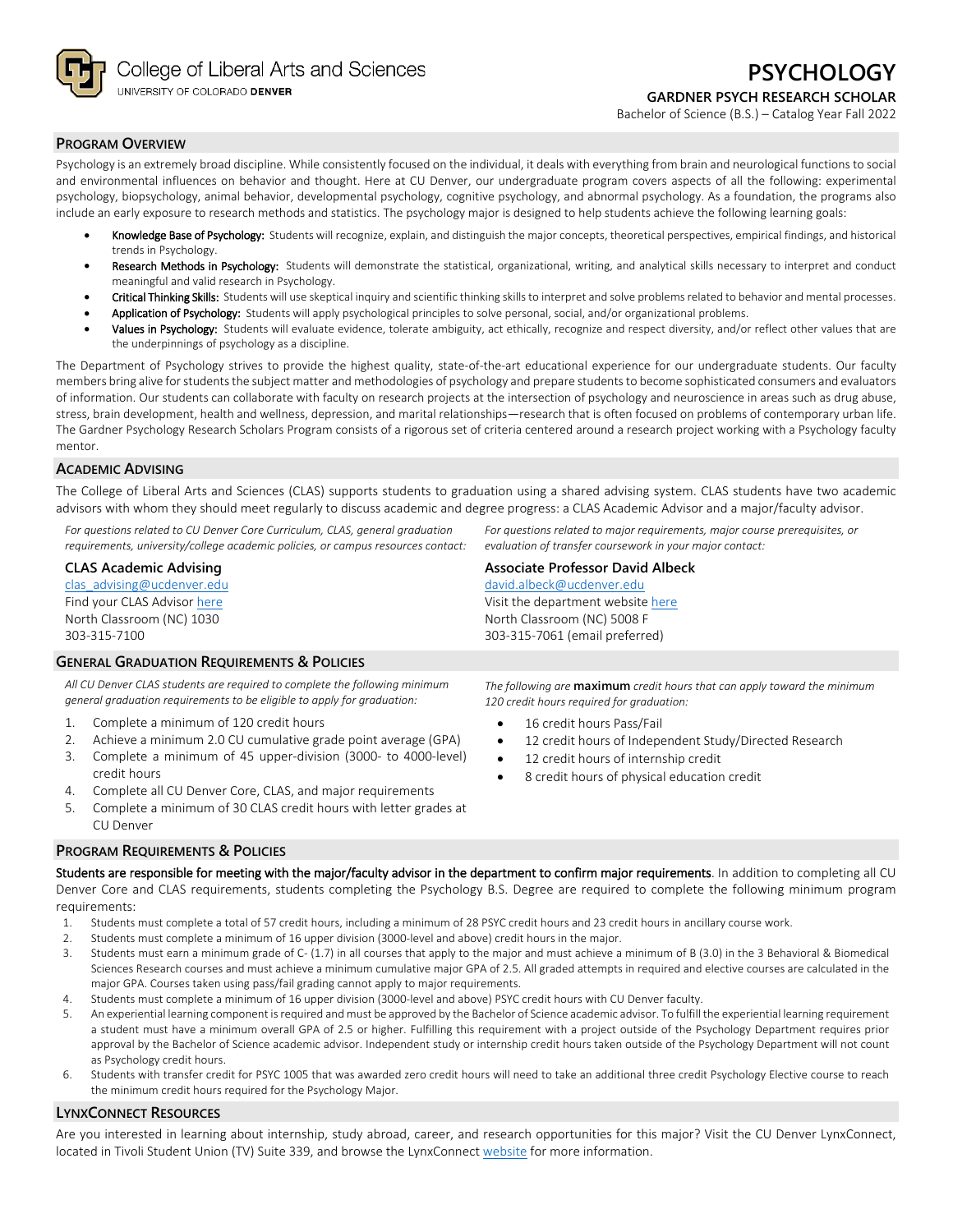

# **PSYCHOLOGY**

# **GARDNER PSYCH RESEARCH SCHOLAR**

Bachelor of Science (B.S.) – Catalog Year Fall 2022

| <b>Degree Requirements</b>                                                                                                                                             | Credits        | <b>Notes</b>                                                                                                                                                                    |
|------------------------------------------------------------------------------------------------------------------------------------------------------------------------|----------------|---------------------------------------------------------------------------------------------------------------------------------------------------------------------------------|
| * Course prerequisites change regularly. Students are responsible for consulting advisors and the class schedule in the student portal for prerequisite information. * |                |                                                                                                                                                                                 |
| <b>CU Denver Core Curriculum Requirements</b>                                                                                                                          | $34 - 40$      | <b>CU Denver Core Curriculum Requirements</b>                                                                                                                                   |
| <b>CLAS Graduation Requirements</b>                                                                                                                                    | $15 - 29$      | <b>CLAS Graduation Requirements</b>                                                                                                                                             |
| <b>PSYC Major Requirements</b>                                                                                                                                         | 28             | 16 credit hours must be upper-division                                                                                                                                          |
| <b>PSYC Required Courses</b>                                                                                                                                           |                |                                                                                                                                                                                 |
| PSYC 1000 Introduction to Psychology I                                                                                                                                 | 3              | Course can fulfill CU Denver Core Behavioral Science                                                                                                                            |
| PSYC 1005 Introduction to Psychology II                                                                                                                                | $\overline{3}$ | Course can fulfill CU Denver Core Behavioral Science                                                                                                                            |
| PSYC 2090 Statistics and Research Methods                                                                                                                              | $\overline{4}$ | *Prerequisite: PSYC 1000                                                                                                                                                        |
| PSYC 2220 Biological Basis of Behavior                                                                                                                                 | 3              | *Prerequisite: PSYC 1000 or BIOL 2020.<br>Course can fulfill CU Denver Core Natural/Physical Science (non-lab)                                                                  |
| PSYC 3090 Research Methods in Psychology                                                                                                                               | 3              | *Prerequisite: PSYC 1000, 1005, and 2090                                                                                                                                        |
| PSYC 4054 Behavioral Neuroscience                                                                                                                                      | $\overline{3}$ | *Prerequisite: PSYC 1000, 1005, 2090, 2220, 3090, and six credit hours<br>or two courses from PSYC 3050-4990                                                                    |
| <b>PSYC Group A Electives</b>                                                                                                                                          |                | *Complete two of the following Group A elective courses.                                                                                                                        |
| Choose two from PSYC 3222, 3254, 3262, 3263, 3264, 3265, 3724, 3810,<br>3822, 3832, or 4164                                                                            | $6\phantom{1}$ | Check individual courses for prerequisites.                                                                                                                                     |
| <b>PSYC Group B Elective</b>                                                                                                                                           |                | *Complete one of the following Group B elective courses.                                                                                                                        |
| Choose one from PSYC 3205 Human Development I: Child Psychology,<br>PSYC 3305 Abnormal Psychology, or PSYC 3415 Experimental Social<br>Psychology                      | 3              | *Prerequisite: C- or higher in PSYC 1000 and 1005 or 3215 (for 3205)<br>*Prerequisite: C- or higher in PSYC 1000 and 1005 (for 3305 and 3415)                                   |
| Ancillary Biology and Chemistry Requirements                                                                                                                           | $23 - 27$      |                                                                                                                                                                                 |
| BIOL 2010 & 2011 Organisms to Ecosystems (Gen Bio) with lab or<br>BIOL 2030 & 2031 Honors Organisms to Ecosystems (Gen Bio) with lab                                   | $\overline{4}$ | *Prerequisite: High School chemistry or CHEM 1000 recommended<br>Course can fulfill CU Denver Core Natural/Physical Science with lab                                            |
| BIOL 2020 & 2021 Molecules to Cells (Gen Bio) with lab or<br>BIOL 2040 & 2041 Honors Molecules with Cells (Gen Bio) with lab                                           | $\overline{4}$ | *Prerequisite: C- or higher in BIOL 2010 & 2011 or 2030 & 2031<br>Courses can fulfill CU Denver Core Natural/Physical Science with lab                                          |
| CHEM 2031 & 2038 General Chemistry I with lab or CHEM 2081 & 2088<br>Honors General Chemistry I with lab                                                               | $\overline{4}$ | *Prerequisite: MATH 1110 and High School chemistry or CHEM 1000<br>recommended<br>Course can fulfill CU Denver Core Natural/Physical Science (with lab)                         |
| CHEM 2061 & 2068 General Chemistry II with lab or CHEM 2091 & 2098<br>Honors General Chemistry II with lab                                                             | 5              | *Prerequisite: C- or higher in General or Honors CHEM I with lab<br>Course can fulfill CU Denver Core Natural/Physical Science (with lab)                                       |
| Upper Division Biology/Chemistry Electives                                                                                                                             | $6 - 10$       | *Choose two from: BIOL 3225, 3244, 3445, 3611, 3621, 3654, 3832,<br>4134, 4165 or CHEM 3810, 4810, 4820. Check individual courses for<br>prerequisites.                         |
| Behavioral and Biomedical Sciences Research Requirements<br>Students must earn a minimum grade of B or better in all of the following<br>courses:                      | 6              | Successful (final grade of B or better) completion of PSYC 4680, 4681,<br>and 4780 fulfills the experiential learning requirement for the Bachelor<br>of Science in Psychology. |
| Choose one from PSYC 4680 Behavioral & Biomedical Sciences Research<br>Seminar or MARC 4680 Behavioral & Biomedical Sciences Research<br>Seminar                       | $\mathbf{1}$   | *Prerequisite: Instructor permission                                                                                                                                            |
| Choose one from PSYC 4681 Behavioral & Biomedical Sciences Research<br>Seminar II or MARC 4681 Behavioral & Biomedical Sciences Research<br>Seminar II                 | $\overline{2}$ | *Prerequisite: PSYC 4680 or MARC 4680 and instructor permission                                                                                                                 |
| Choose one from PSYC 4780 Behavioral & Biomedical Sciences Research:<br>Ethics and Issues or MARC 4780 Behavioral & Biomedical Sciences<br>Research: Ethics & Issues   | 3              | *Prerequisite: C- or higher in PSYC 1000, 1005, 2090, 2220, and 3090 or<br>instructor permission                                                                                |
| <b>Estimated General Electives</b>                                                                                                                                     | $0 - 14$       | General Elective credit hours will vary based on Core & CLAS<br>Requirements. Consult with CLAS Advisor.                                                                        |
| <b>Total Minimum Credit Hours:</b>                                                                                                                                     | 120            | 45 credit hours must be upper-division                                                                                                                                          |